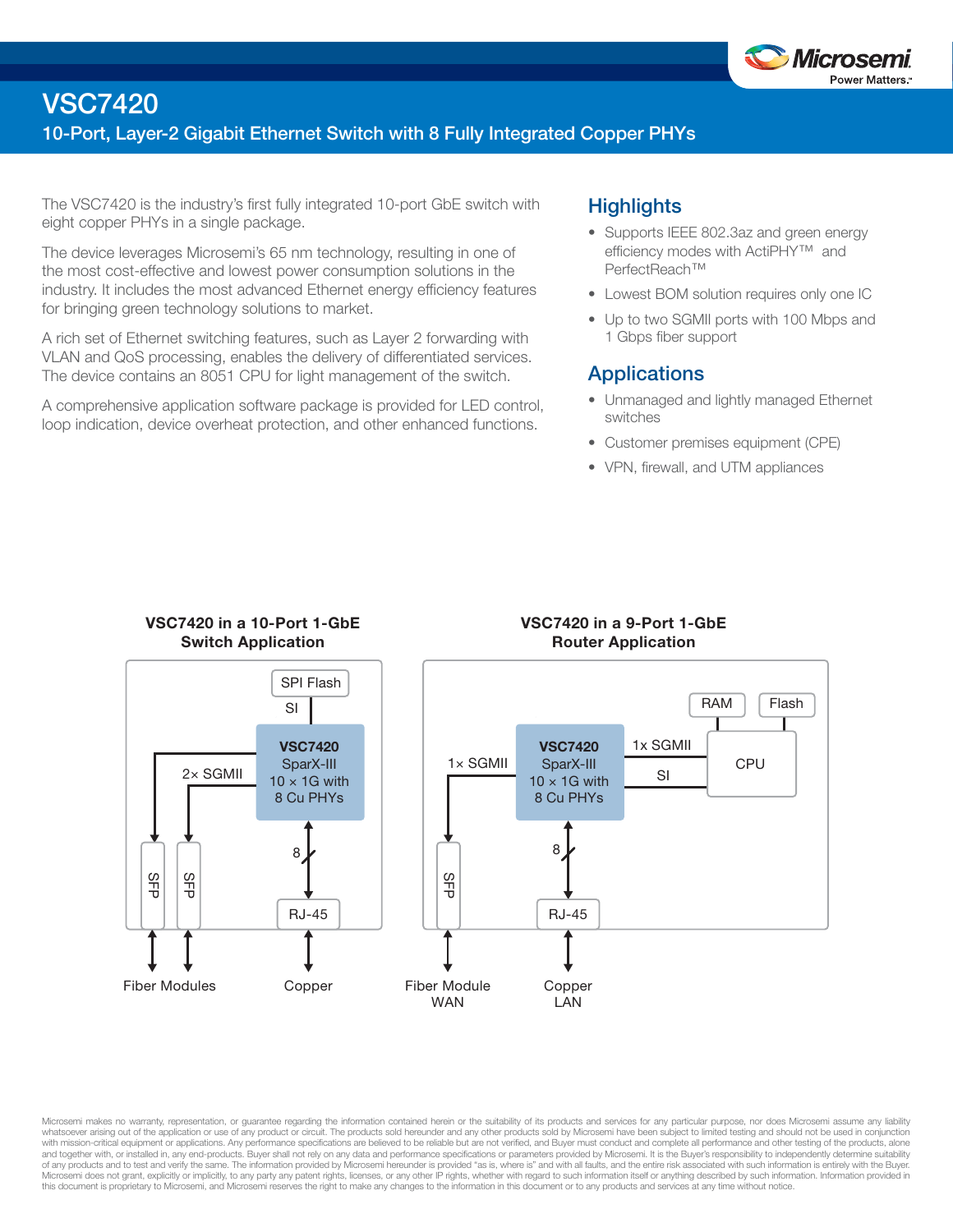

## VSC7420

## 10-Port, Layer-2 Gigabit Ethernet Switch with 8 Fully Integrated Copper PHYs

#### Best-in-Class Power Consumption

- Lowest power 10-port Gigabit Ethernet switch available in the market
- Green energy efficiency modes including ActiPHY™ , PerfectReach<sup>™</sup>, and draft IEEE 802.3az
- Single IC reduces overall power requirements
- Optimal power consumption for all link speeds

#### Features

- Eight integrated IEEE 802.3ab-compliant 10/100/1000BASE-T Ethernet copper transceivers with VeriPHY™ cable diagnostics
- Two SGMII MAC interfaces
- Integrated 250 MHz 8051 CPU with 64 KB internal storage
- Serial interface for external CPU register access
- Device overheat protection
- Hardware loop detection
- Integrated fan controller
- 8K MAC addresses and 4K VLAN support
- Supports IEEE 1149.1 JTAG boundary scan, IEEE 1149.6 AC-JTAG, 1 Gbps SGMII, and 100BASE-FX and 1000BASE-X

#### Layer-2 Switching

- 10-port Gigabit Ethernet switch with nonblocking wire-speed performance
- Link aggregation (IEEE 802.3ad) with programmable traffic distribution based on Layer 2 through Layer 4 information
- Wire-speed hardware-based learning and CPU-based learning configurable per port
- Independent and shared VLAN learning
- Jumbo frame support up to 12.2 kilobytes with per-port programmable MTU
- Q-in-Q tagging support
- 4 megabits of integrated shared packet memory

#### QoS

- Eight QoS queues per port with strict or deficit-weighted round robin scheduling
- QoS classification based on IEEE 802.1p and IPv4/IPv6 DSCP
- Data rate shaper and policer per-queue, per-port for both ingress and egress directions
- Full-duplex flow control (IEEE 802.3x) and half-duplex backpressure, symmetric and asymmetric
- Multicast and broadcast storm control with flooding control

#### Key Specifications

- 1 V core power supply
- 2.5 V I/O power supplies

#### Related Microsemi Products

Visit www.microsemi.com for information about these related Microsemi products:

- Ethernet switches
- 1G copper PHYs





Microsemi Corporate Headquarters One Enterprise, Aliso Viejo, CA 92656 USA Within the USA: +1 (800) 713-4113 Outside the USA: +1 (949) 380-6100 Fax: +1 (949) 215-4996 Email: sales.support@microsemi.com www.microsemi.com

Microsemi Corporation (Nasdaq: MSCC) offers a comprehensive portfolio of semiconductor and system solutions for aerospace & defense, communications, data center and industrial markets. Products include high-performance and radiation-hardened analog mixed-signal integrated circuits, FPGAs, SoCs and ASICs; power management products; timing and synchronization devices and precise time solutions, setting the world's standard for time; voice processing devices; RF solutions; discrete components; enterprise storage and communication solutions, security technologies and scalable anti-tamper products; Ethernet solutions; Power-over-Ethernet ICs and midspans; as well as custom design capabilities and services. Microsemi is headquartered in Aliso Viejo, California and has approximately 4,800 employees globally. Learn more at www.microsemi.com.

©2010–2018 Microsemi Corporation. All rights reserved. Microsemi and the Microsemi logo are registered trademarks of Microsemi Corporation. All other trademarks and service marks are the property of their respective owners.